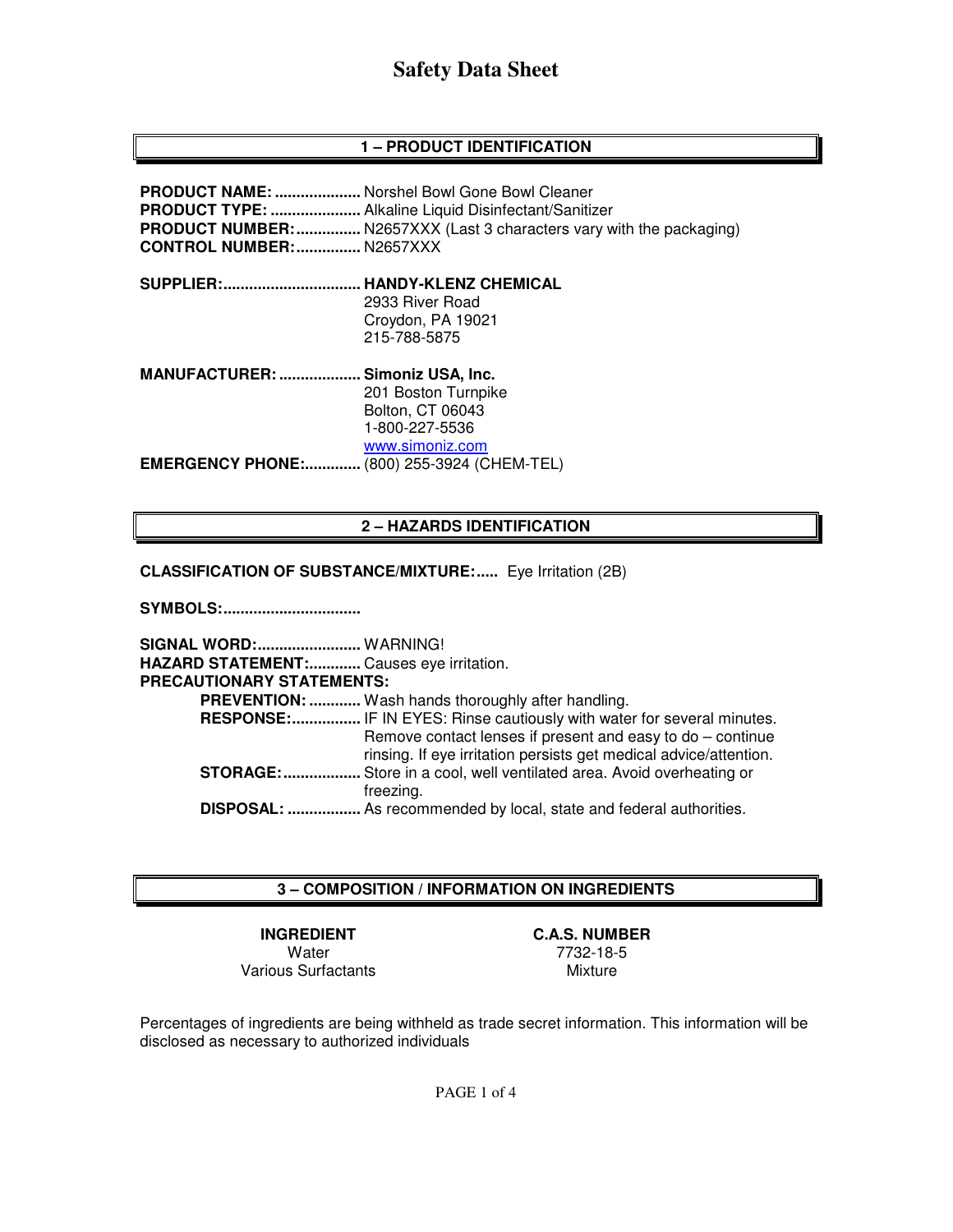# **4 – FIRST-AID MEASURES**

|                        | <b>BREATHING (INHALATION):</b> If victim shows signs of discomfort or irritation, remove to fresh<br>air. If symptoms persist, get immediate medical attention.                                  |
|------------------------|--------------------------------------------------------------------------------------------------------------------------------------------------------------------------------------------------|
|                        | <b>SWALLOWING (INGESTION):.</b> DO NOT INDUCE VOMITING! Drink a large quantity of water or<br>milk. Do not attempt to give liquids to an unconscious person.<br>Get immediate medical attention! |
| <b>EYES:</b>           | Flush eyes with a large quantity of fresh water for at least 15<br>minutes. If irritation persists, consult a physician.                                                                         |
| <b>SKIN (DERMAL): </b> | Flush from skin and clothing with large amounts of fresh water. If<br>irritation persists, consult physician. Wash contaminated clothing<br>before wearing.                                      |

# **5 – FIRE-FIGHTING MEASURES**

**FLASHPOINT: ...........................** This product is non-flammable. **EXTINGUISHING MEDIA: .........** This product is non-flammable. Use extinguishing media suitable for materials already burning. **SPECIAL FIRE FIGHTING PROCEDURES: ............** Firefighters working in areas where this product is present should be equipped with an approved, fully enclosed SCBA. **UNUSUAL FIRE AND EXPLOSION HAZARDS: ......** None known.

# **6 – ACCIDENTAL RELEASE MEASURES**

| <b>SPILL PROCEDURES: </b> Dike to prevent spillage into streams or sewer systems. Consult |  |
|-------------------------------------------------------------------------------------------|--|
| local, state and federal authorities.                                                     |  |
| <b>WASTE DISPOSAL</b> · As recommended by local state and federal authorities             |  |

# **WASTE DISPOSAL: .................** As recommended by local, state and federal authorities.

# **7 – HANDLING and STORAGE**

| freezing.                                                        |
|------------------------------------------------------------------|
|                                                                  |
| protection should not be necessary. Wear eye protection if       |
| product is likely to splash. Do not place this product in an     |
| unmarked container! Keep away from children! Spilled material is |
| slippery.                                                        |

# **8 – EXPOSURE CONTROLS / PERSONAL PROTECTION**

| <b>RESPIRATORY PROTECTION:</b> Not usually needed in well-ventilated areas. If needed, use a |                                                                                                                            |  |
|----------------------------------------------------------------------------------------------|----------------------------------------------------------------------------------------------------------------------------|--|
|                                                                                              | NIOSH approved respirator.                                                                                                 |  |
|                                                                                              | <b>PROTECTIVE CLOTHING:</b> Nitrile or PVC gloves, and chemical splash goggles.                                            |  |
| ADDITIONAL MEASURES:  Under normal use according to label instructions, special              |                                                                                                                            |  |
|                                                                                              | protection should not be necessary. Wear eye protection if<br>product is likely to splash. Do not place this product in an |  |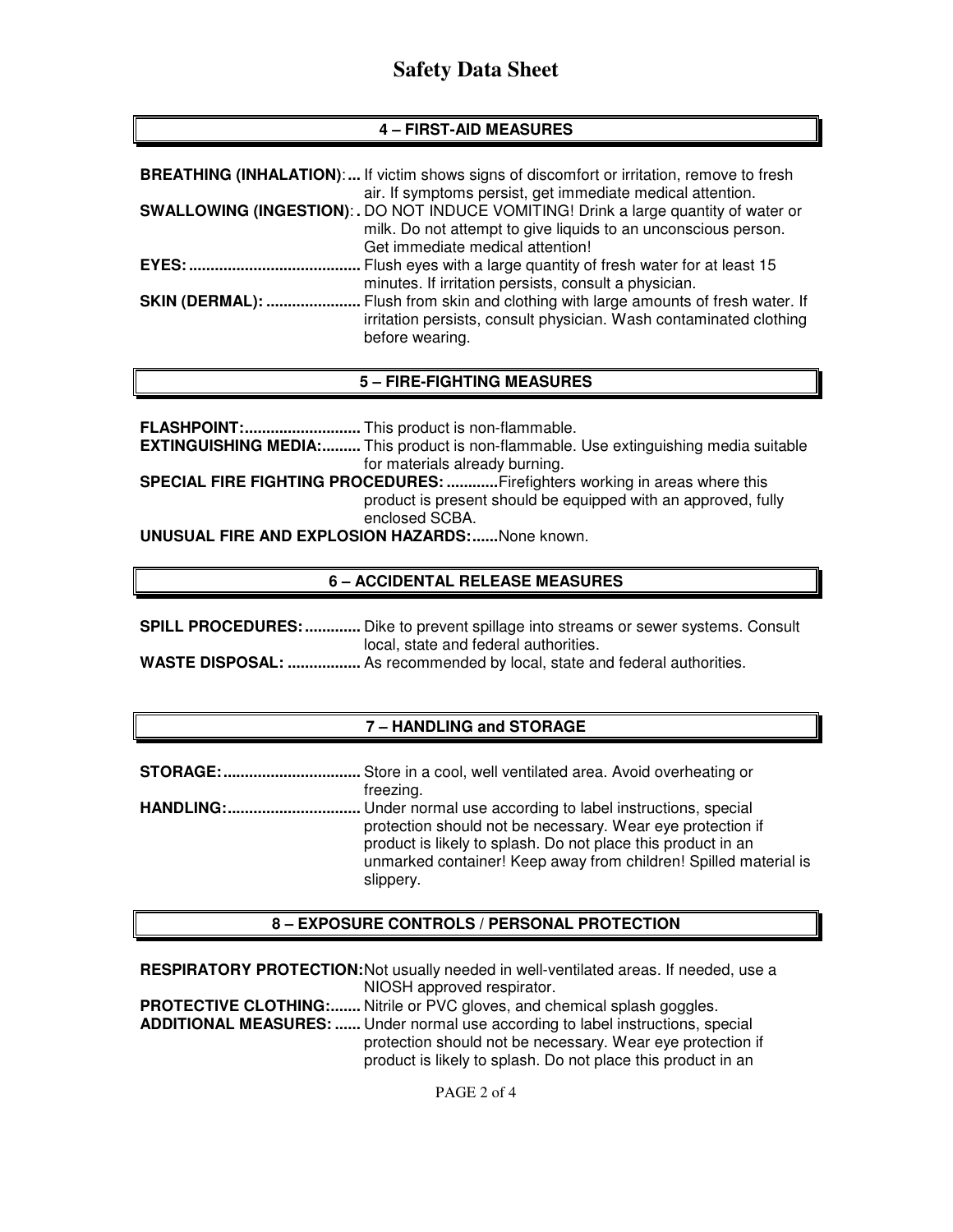unmarked container! Keep away from children! Spilled material is slippery.

| <b>INGREDIENT</b>   | <b>C.A.S. NUMBER</b> | <b>PEL</b>            |
|---------------------|----------------------|-----------------------|
| Water               | 7732-18-5            | No limits established |
| Various Surfactants | Mixture              | No limits established |

#### **9 – PHYSICAL / CHEMICAL PROPERITES**

**APPEARANCE & ODOR: .........** Slightly viscous blue transparent liquid. Pleasantly scented. **ODOR THRESHOLD: ...............** N/A **pH: .............................................** 9.5-10.5 **MELTING POINT: .....................** 210 degrees F. **FREEZING POINT: ...................** N/A **BOILING POINT:.......................** 210 degrees F. **BOILING POINT RANGE:......... N/A FLASHPOINT: ...........................** This product is non-flammable. **EVAPORATION RATE: .............. N/A FLAMMABILITY (solid/gas):....** N/A **EXPLOSION LIMITS: ................** N/A **VAPOR PRESSURE: ................** N/A **VAPOR DENSITY (AIR=1): .......** Greater than 1. **SPECIFIC GRAVITY: ................** 1.01 **SOLUBILITY IN WATER: .........** Completely soluble. **PARTITION COEFFICIENT: .....** N/A **AUTO-IGNITION TEMPERATURE: ..........................** N/A **DECOMPOSITION TEMPERATURE: ......................** N/A **VISCOSITY: ..............................** Slight body

#### **10 – STABILITY and REACTIVITY**

**STABILITY: ...............................** Stable under normal conditions. **HAZARDOUS DECOMP.: .........** This product not known to polymerize. **INCOMPATIBILITY: ..................** Do not mix with other chemicals.

#### **11 – TOXICOLOGICAL INFORMATION**

**ROUTE(S) OF ENTRY: .............** Ingestion. Not likely to be inhaled in dangerous amounts. **LISTED CARCINOGEN: ...........** None over 0.1%. Not listed by IARC, NTP or OSHA. **MEDICAL CONDITION AGGRAVATED: ..................** May aggravate pre-existing dermatitis. **INHALATION: ............................** Not likely to be inhaled in hazardous amounts. Maintain adequate ventilation in the work area. **INGESTION: ..............................** This material can cause irritation or damage to stomach and esophagus. **EYES: ........................................** May cause severe eye irritation. **SKIN (DERMAL): ......................** This product may cause irritation or redness of the skin. **ACUTE TOXICITY\* (ORAL):…… .............................** >2000 mg/kg

PAGE 3 of 4